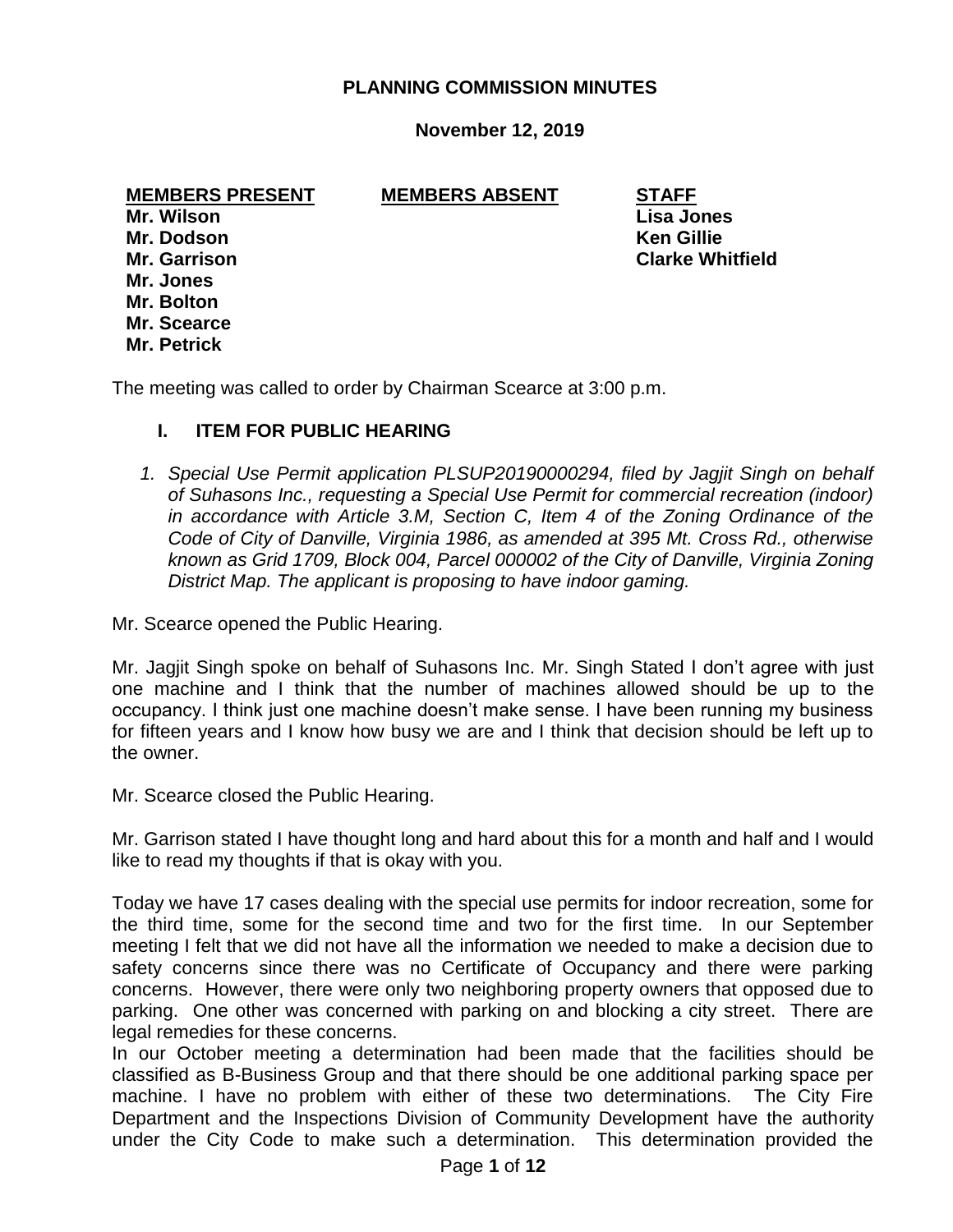Planning Commission with information to add conditions to the request. The code also has in the 54 parking items including an item that states that staff can require additional parking spaces if they feel additional spaces are needed. I have no problem with this requirement as it is part of the code.

The code allows each of the cases before us today to request a special use permit for indoor recreation. By definition each has four walls and a roof, therefore indoor is correct. By definition playing the games is not work, therefore recreation. The Planning Commission has on many occasions recommended approval with conditions to City Council, including a similar case for indoor games in December 2018. In this case the applicant had started work on a commercial recreational establishment (limited to indoor uses) and a restaurant. The applicant stopped work and applied for a special use permit. The conditions attached by staff and approved by the Planning Commission included the following:

1. Applicant must obtain all required building permits for the work that has been performed on the interior of the building and provide all required documentation and plans necessary for the issuance of said permits.

2. Applicant must obtain approvals and a certificate of occupancy prior to operation and occupancy of any sort which includes, but is not limited to private, invitation only everts, private system testing, game burn in and tabletop play testing/evaluations, and any other event held on site.

3. The buildings occupancy for the retail, restaurant, and gaming is set at a maximum of 80 persons per the building code.

4. A parking lot drawing, showing the location and dimensions of the minimum number of required spaces – which is 27 based on the building occupancy of 80 (1 space for every 3 persons) – must be provided and approved. All spaces must be appropriately striped and marked to meet code and the handicap accessible space must meet the ADA requirements.

5. There shall be no consumption or sale of alcohol on site, the condition being originally and voluntarily offered by the applicant.

This special use permit was approved by City Council on January 3, 2019 by Ordinance No 2019-01.01. It took several months for the applicant to complete the above conditions and open the facility. He was not required to spend this money until City Council approved the special use permit.

My problem today is that in most of the cases before us there will be an expense to the applicant to upgrade the building to Business Group classification and/or add additional parking. As a commissioner I cannot vote to recommend denial of the request due to the applicant's refusal to spend money without knowing that the special use permit will be approved. Approval or disapproval is the sole right of the City Council. They are the only body that can dictate conditions to the applicants.

Due to my personal concerns and my interpretation of the code I will vote to recommend approval with conditions on the cases before us today and against any recommendation for denial.

Mr. Jones stated staff I'm having trouble with parking here if he owns a business and all those parking spaces if he wants to put drivers there that are using those machines and not let me in to get my milk or whatever that is his call. Is there a problem here if we let him have four machines?

Mr. Gillie stated from staff's perspective yes because he will have eleven people in there and that next person that comes there to get their milk will not know that the facility is full and what do they do they pull in and there is no place to go and that can create issues. We have exceeded the ability for that small space to handle the amount of persons who want to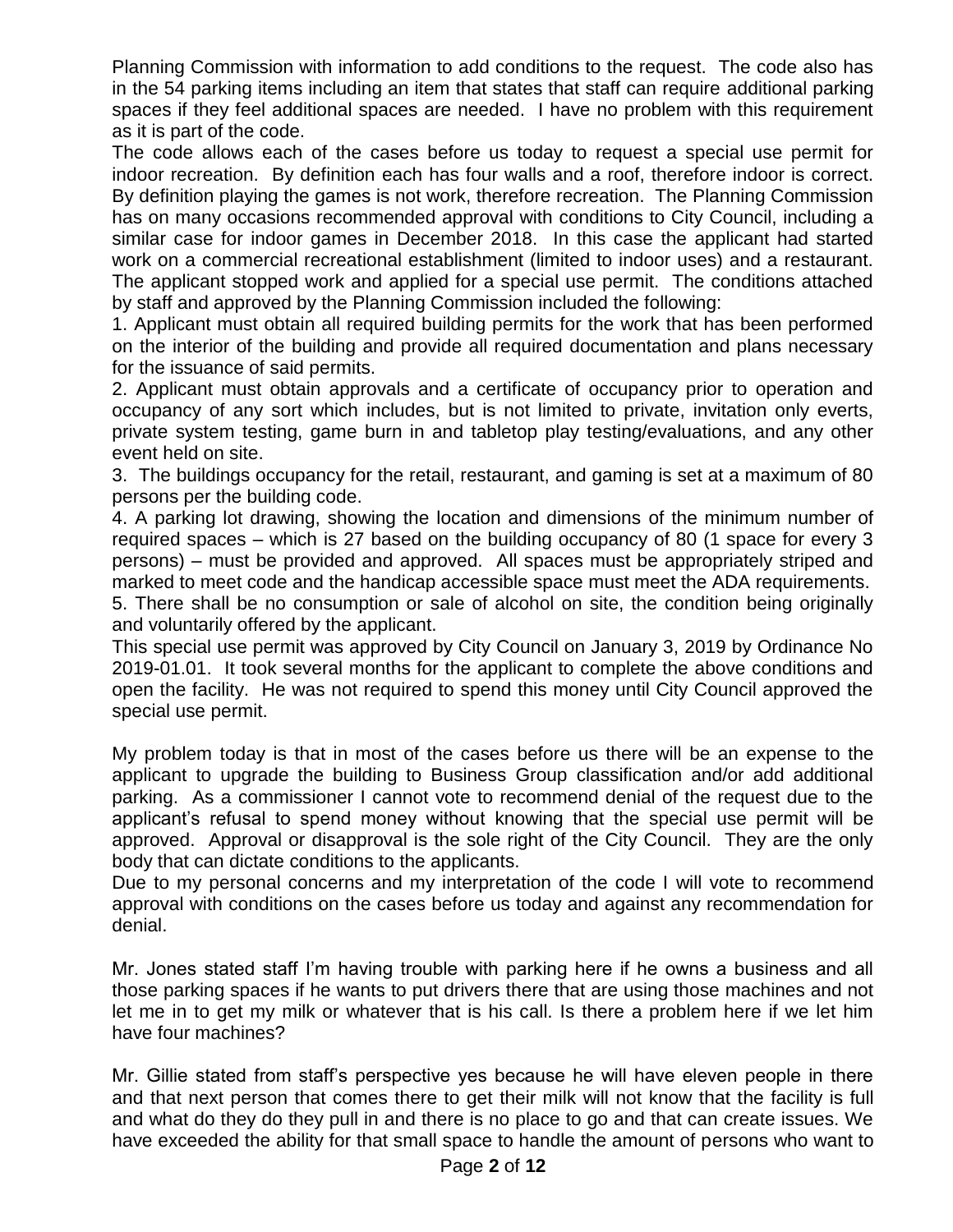use that and that is something that we need to look in Planning and Zoning. That is why we have the code that says you need x number of spaces just for the convenience store. He is operating the convenience store with the number of spaces that he has to have. He only has two bonus spaces above and beyond that one will be necessary for the employee and that leaves him one space above and beyond what the minimum code requirements are just for the store itself. He is no longer just a store. Now he is a store in a commercial recreation establishment and that is why we feel that the additional parking is necessary to meet the needs of both. To get ahead of ourselves that is why the next case we do recommend more machines because there is additional parking at the next facility. This place does not have enough parking to begin with, it's right on the limit of what is required just for the store load. We believe that adding those additional machines is not a benefit to anyone and is actually detriment to the citizens in general.

Mr. Bolton stated we can't pick and choose anyway can we? Which facility do we let the parking slide and deny the others? If it's the code aren't we somewhat limited?

Mr. Gillie stated you are limited to what the code says for the facility for the convenience store. If it's a restaurant only then it's a different parking requirement.

Mr. Wilson stated so we go through all of this are we working out on different guideline rules than City Council is?

Mr. Garrison stated the code says what it says. We have so many of these cases that parking is an issue but they have no place to create additional parking.

Mr. Scearce stated then it limits them to what they can do.

Mr. Garrison stated that limits them to being a convenience store and convenience stores are not going to survive long term in this economy. What we are saying here is that we would rather have empty buildings than to find some way to change the code.

Mr. Gillie stated I would disagree because an empty building now is something else in the future that works.

Mr. Garrison stated neither of us can see the future if we could then we would not be sitting here.

Mr. Gillie stated that is correct.

Mr. Garrison stated I can see the future of more availabilities in the City of Danville, Virginia. If something is not done about the parking and I know that is something that we may or may not look at depending on how we vote today but it concerns me.

Mr. Scearce stated all we can do is address what is before us right now.

Mr. Garrison stated I don't know that in this particular case there is room to add more parking but if there is why are we telling this gentleman that he has to spend the money to build additional parking spaces when we don't know what City Council is going to do as far as approve or disapprove this special use permit because that is their priority and that is their way of doing things. They have the final approval. They shouldn't have to spend the money and then go to City Council. We can't tell them if they spend the money then we will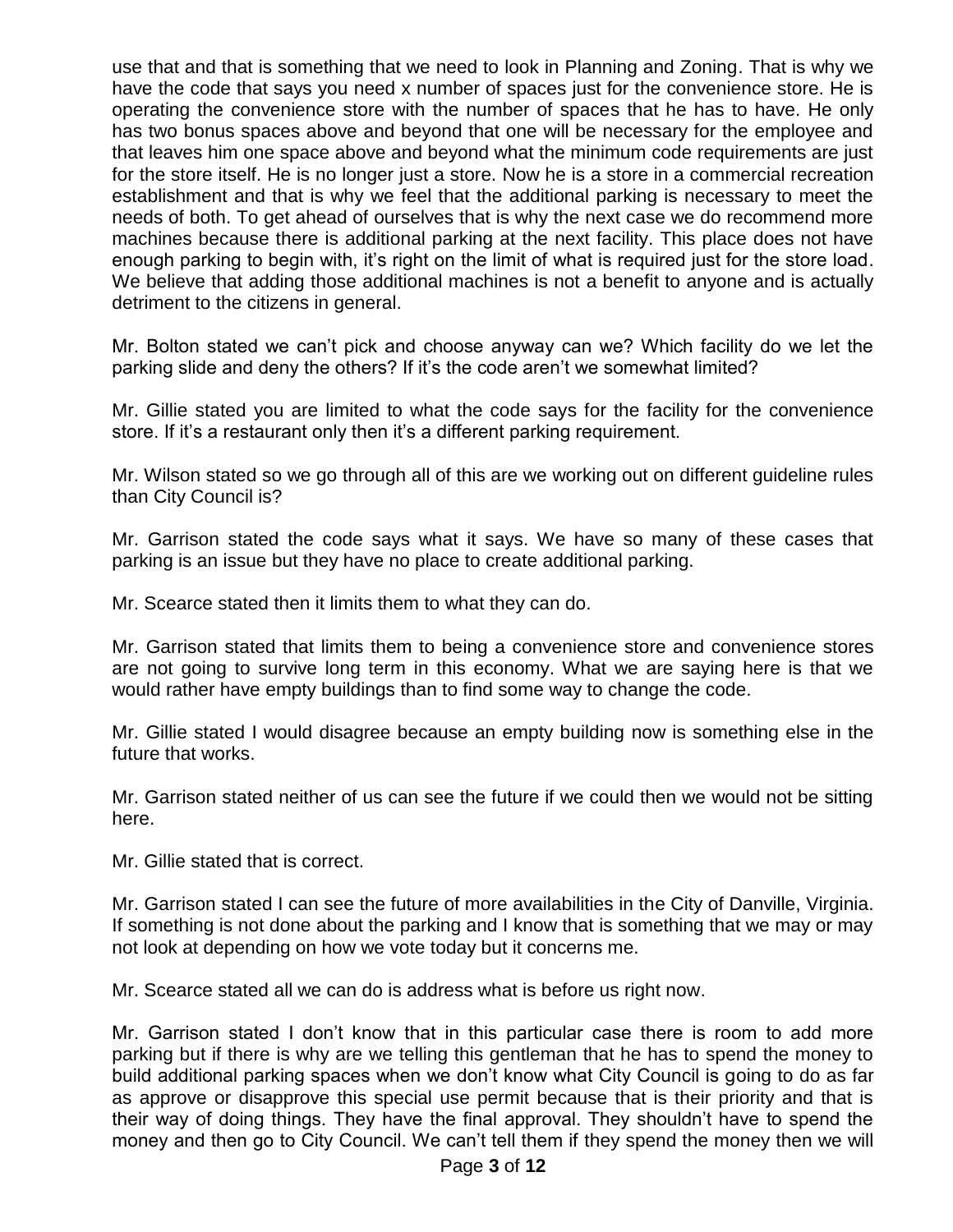approve the special use permit because we don't have that authority and that is why I think we should send everything forward with recommendations with conditions that they have to meet these requirements in order to get the special use permit and City Council can decide what to do with it. That is my personal feeling.

Mr. Scearce stated some are pretty cut and dry on what needs what.

**Mr. Petrick made a motion to approve this special use permit PLSUP20190000294 with subject to conditions by staff. Mr. Bolton seconded the motion. The motion was approved by a 6-1 vote.**

*2. Special Use Permit application PLSUP20190000295, filed by Jagjit Singh on behalf of Kaur & Sons LLC, requesting a Special Use Permit for commercial recreation (indoor) in accordance with Article 3.M, Section C, Item 4 of the Zoning Ordinance of the Code of City of Danville, Virginia 1986, as amended at 103 Franklin Tpke, otherwise known as Grid 2806, Block 009, Parcel 000010 of the City of Danville, Virginia Zoning District Map. The applicant is proposing to have indoor gaming.*

Mr. Scearce opened the Public Hearing.

Mr. Jagit Singh spoke on the owner's behalf. Mr. Singh stated we will be happy with five machines.

Mr. Scearce closed the Public Hearing.

#### **Mr. Bolton made a motion to approve this special use permit PLSUP20190000295 with subject to conditions by staff. Mr. Jones seconded the motion. The motion was approved by a 6-1 vote.**

*3. Special Use Permit application PLSUP20190000320, filed by Abdul Wahid Khan on behalf of Catbird Properties LLC, requesting a Special Use Permit for commercial recreation (indoor) in accordance with Article 3.J, Section C, Item 2 of the Code of City of Danville, Virginia 1986, as amended at 1225 Franklin Tpke, otherwise known as Grid 1916, Block 003, Parcel 000005 of the City of Danville, Virginia Zoning District Map. The applicant is proposing to have indoor gaming.*

Mr. Wilson opened the Public Hearing.

Fielding Douthat, Attorney, stated I am with Woods-Rogers in Richmond and I represent Items 4, 5 and 12. This is the third time that I have made this trip down from Richmond. This store is requesting four machines. I respectfully request this be recommended to pass on to City Council.

Mr. Scearce stated do you know why he has not reached back out to the City to have it reinspected for Class B.

Mr. Douthat stated I don't know and I would tell you that a lot of these things are very expensive to go and redo your store.

Mr. Scearce stated just to have them come out and look at it?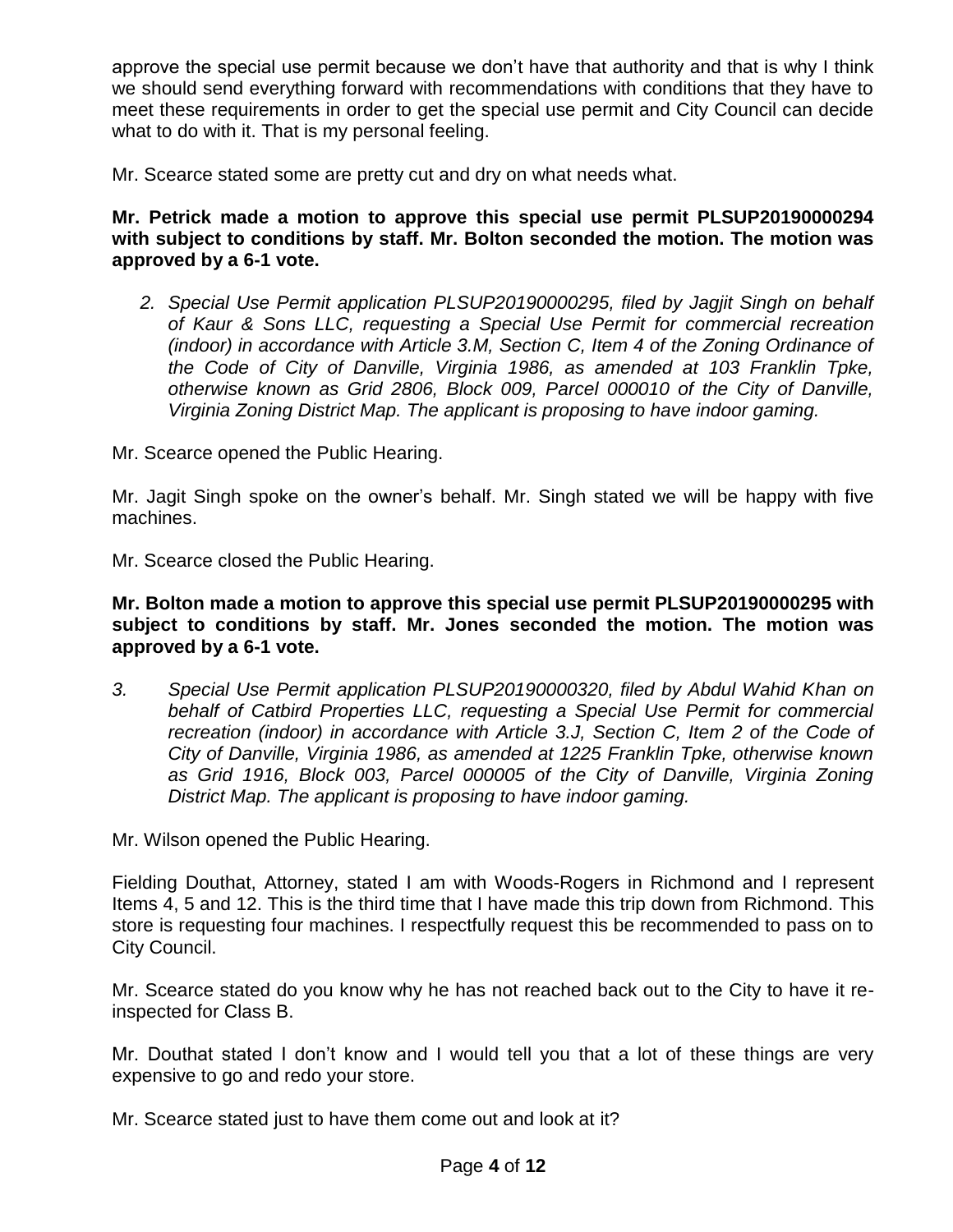Mr. Douthat stated I do not know.

Mr. Gillie stated we have given them two months to have that inspection done and to modify that certificate of occupancy to see if anything is required and it has not been done.

## **Mr. Bolton made a motion to deny special use permit PLSUP20190000320 as submitted. Mr. Dodson seconded the motion. The motion was denied by a 6-1 vote.**

*4. Special Use Permit application PLSUP20190000319, filed by Inam Qazi on behalf of UHA Inc, requesting a Special Use Permit for commercial recreation (indoor) in accordance with Article 3.M, Section C, Item 4 of the Zoning Ordinance of the Code of City of Danville, Virginia 1986, as amended at 1354 Westover Dr, otherwise known as Grid 0710, Block 001, Parcel 000006 of the City of Danville, Virginia Zoning District Map. The applicant is proposing to have indoor gaming.*

Mr. Scearce opened the Public Hearing.

Mr. Fielding Douthat spoke on behalf of Inam Qazi. Mr. Douthat stated the same discussion as before. What we are asking for is a recommendation and you can send it up with more conditions.

Mr. James Gillespie stated one of the things that I think that we need to know is how many machines will be allowed. There seems to be no limit that is being proposed at this point. Parking for the number of machines I think needs to be established and we have to consider that the greatest portion of that entire area surrounding the facility is residential and has been residential for all the years that I have been in Danville. One of my major concerns particularly is as close as I am to the facility is a buffer. I really believe that there needs to be a buffer in place, perhaps a fence that is high enough to limit the noise and the activity in the parking lot and in the facility. That is one of my major concerns and it needs to be established before we move forward with this.

Keith Fields stated I'm also a resident there and just to sum things up and I think that my neighbor said it well. Since our last meeting since we are considering health, safety and welfare of this community. This is obviously a mix between Old Town Residential where we are it is a very unique blend. I think we are very unique in our situation and our proximately with this. Since we met last I believe that we have collected thirty-seven signatures and those were submitted with pictures that show traffic problems.

Mr. Wilson stated you heard Mr. Gillie read the guidelines do you feel like they addressed some of the concerns that you have like hours of operation and number of machines.

Mr. Fields stated it's hard for me to make a determination with that because I sell real estate myself and I have to follow codes. When you look at this and the potential and I don't think what we are considering right now can really be estimated with the fact what is really going to happen.

Mr. Scearce closed the Public Hearing.

**Mr. Bolton made a motion to deny special use permit PLSUP20190000319 as submitted. Mr. Dodson seconded the motion. The motion was denied by a 6-1 vote.**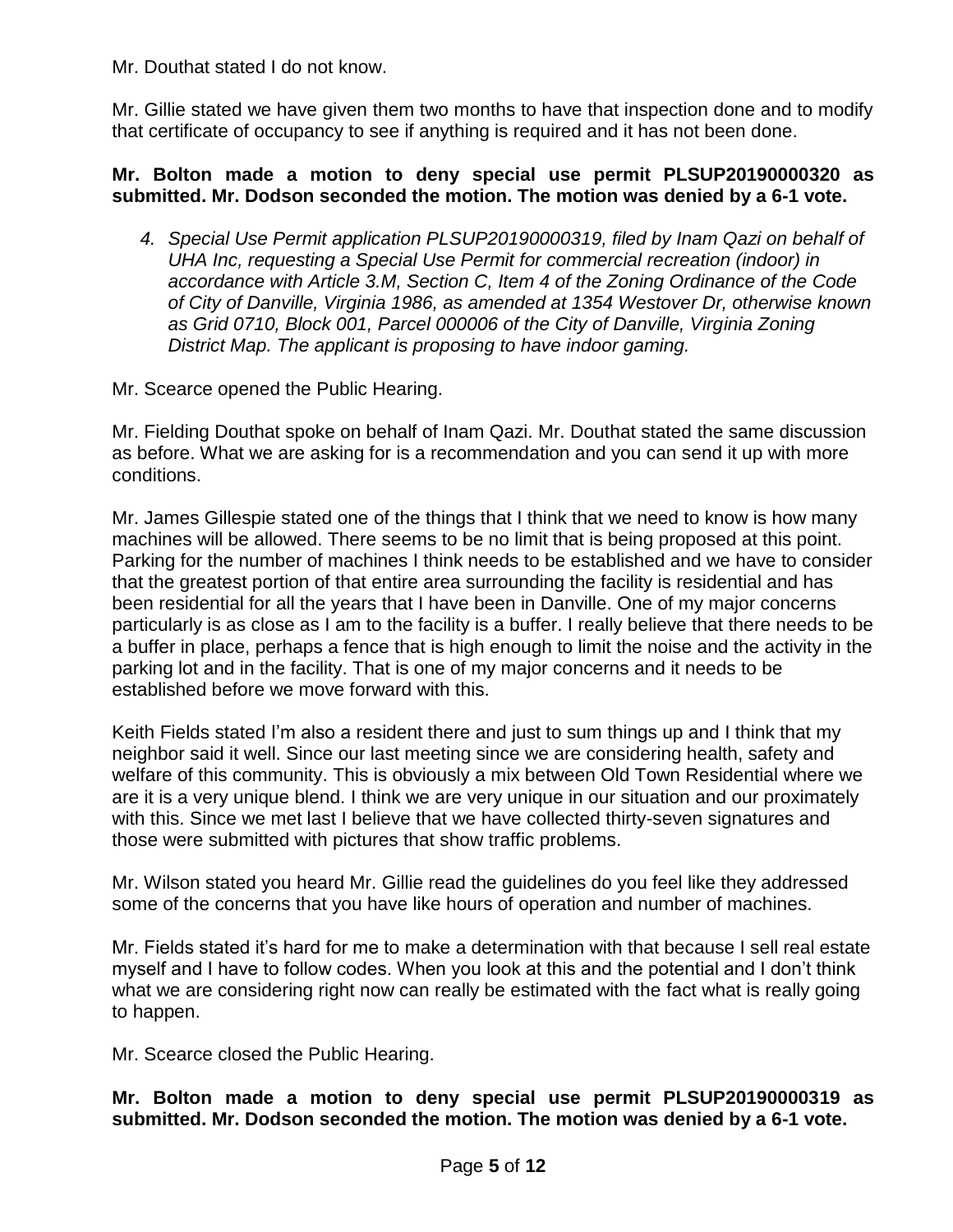*5. Special Use Permit application PLSUP20190000290, filed by Hewa Jayawardena on behalf of Jerry Davis, requesting a Special Use Permit for commercial recreation (indoor) in accordance with Article 3.M, Section C, Item 4 of the Zoning Ordinance of the Code of City of Danville, Virginia 1986, as amended at 4800 Riverside Dr., otherwise known as Grid 0709, Block 002, Parcel 000019 of the City of Danville, Virginia Zoning District Map. The applicant is proposing to have indoor gaming.*

Mr. Scearce opened the Public Hearing.

- Mr. Hewa Jayawardena spoke on behalf of Jerry Davis in favor of this application.
- Mr. Scearce closed the Public Hearing.

## **Mr. Bolton made a motion to deny special use permit PLSUP20190000290. Mr. Petrick seconded the motion. The motion was denied by a 4-3 vote.**

*6. Special Use Permit application PLSUP20190000297, filed by Satjeet Kaur on behalf of River Penny Saver LLC, requesting a Special Use Permit for commercial recreation (indoor) in accordance with Article 3:K, Section C, Item 5 of the Zoning Ordinance of the Code of the City of Danville, Virginia 1986, as amended at 642 Worsham St., otherwise known as Grid 2710, Block 016, Parcel 000010 of the City of Danville, Virginia Zoning District Map. The applicant is proposing to have indoor gaming.*

## **(Please see attached letter from Mr. Bob Vaughan asking to be tabled.)**

**Mr. Garrison made a motion to table this until we have the information needed for this special use permit PLSUP20190000299. Mr. Bolton seconded the motion. The motion was approved by a 7-0 vote.**

*7. Special Use Permit application PLSUP20190000299, filed by Shahid Javid on behalf of MKM Partners, requesting a Special Use Permit for commercial recreation (indoor) in accordance with Article 3.M, Section C, Item 4 of the Zoning Ordinance of the Code of the City of Danville, Virginia 1986, as amended at 1501 W Main St. otherwise known as Grid 0611, Block 004, Parcel 000001 of the City of Danville, Virginia Zoning District Map. The applicant is proposing to have indoor gaming.*

Mr. Scearce opened the Public Hearing.

Mr. Scearce closed the Public Hearing.

## **Mr. Dodson made a motion to deny special use permit PLSUP20190000299. Mr. Jones seconded the motion. The motion was denied by a 6-0 vote.**

*8. Special Use Permit application PLSUP20190000309, filed by Samir Patel on behalf of Dutta Inc of Virginia, requesting a Special Use Permit for commercial recreation (indoor) in accordance with Article 3.M, Section C, Item 4 of the Zoning Ordinance of the Code of City of Danville, Virginia 1986, as amended at 2100 W Main St, otherwise known as Grid 0610, Block 004, Parcel 000001 of the City of Danville, Virginia Zoning District Map. The applicant is proposing to have indoor gaming.*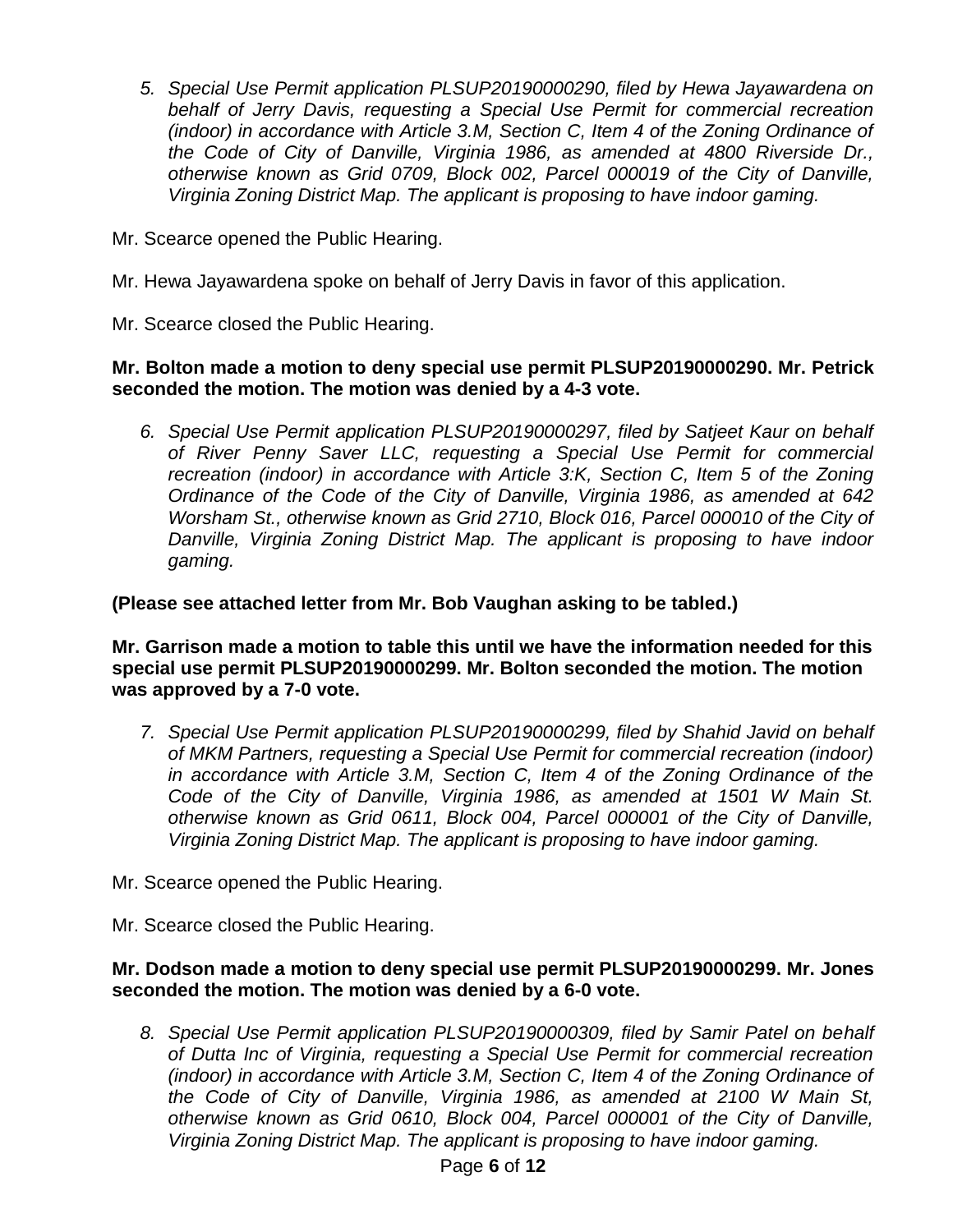Mr. Scearce opened the Public Hearing.

Mr. Scearce closed the Public Hearing.

## **Mr. Bolton made a motion to deny special use permit PLSUP20190000309. Mr. Dodson seconded the motion. The motion was denied by a 6-1 vote.**

*9. Special Use Permit application PLSUP20190000311, filed by Danny Graves on behalf of Larry Soyars, requesting a Special Use Permit for commercial recreation (indoor) in accordance with Article 3.M, Section C, Item 4 of the Zoning Ordinance of the Code of City of Danville, Virginia 1986, as amended at 688 Mt Cross Rd Suite B, otherwise known as Grid 0708, Block 001, Parcel 000012 of the City of Danville, Virginia Zoning District Map. The applicant is proposing to have indoor gaming.*

Mr. Scearce opened the Public Hearing.

Mr. Danny Graves spoke on behalf of Larry Soyars. Mr. Graves stated I have done all the necessary requirements to move forward with this special use permit.

Mr. Gillie stated the consolidation plat, our attorney looked it over and it is still showing as two properties. We have listed as two and our records show it and even the deed provided by your property owner shows it as two. It is not consolidated.

Mr. Graves stated I was under the impression that it was consolidated.

Mr. Gillie stated no sir. If you want to hold this and get the owner to work on this consolidation that is fine.

Mr. Scearce closed the Public Hearing.

**Mr. Petrick made a motion to table this until we have the information needed for this special use permit PLSUP20190000311. Mr. Jones seconded the motion. The motion was approved by a 7-0 vote.**

*10.Special Use Permit application PLSUP20190000312, filed by Chase Reeves on behalf of Jerry Davis, requesting a Special Use Permit for commercial recreation (indoor) in accordance with Article 3.M, Section C, Item 4 of the Zoning Ordinance of the Code of City of Danville, Virginia 1986, as amended at 2846 Riverside Dr, otherwise known as Grid 1710, Block 006, Parcel 000001 of the City of Danville, Mr. Garrison made a motion to table this till we have the information needed for this special use permit PLSUP20190000295. Mr. Bolton seconded the motion. The motion was approved by a 6-0 vote. Virginia Zoning District Map. The applicant is proposing to have indoor gaming.*

Mr. Scearce opened the Public Hearing.

Mr. Chase Reeves, stated I'm here representing this special use application. Like he stated, once the inspectors came out on October 8 is when I finally received what needed to be done to the location in order to receive the special use permit. We are in the process of doing all of that. I just paid a contractor twenty seven thousand dollars this week to resolve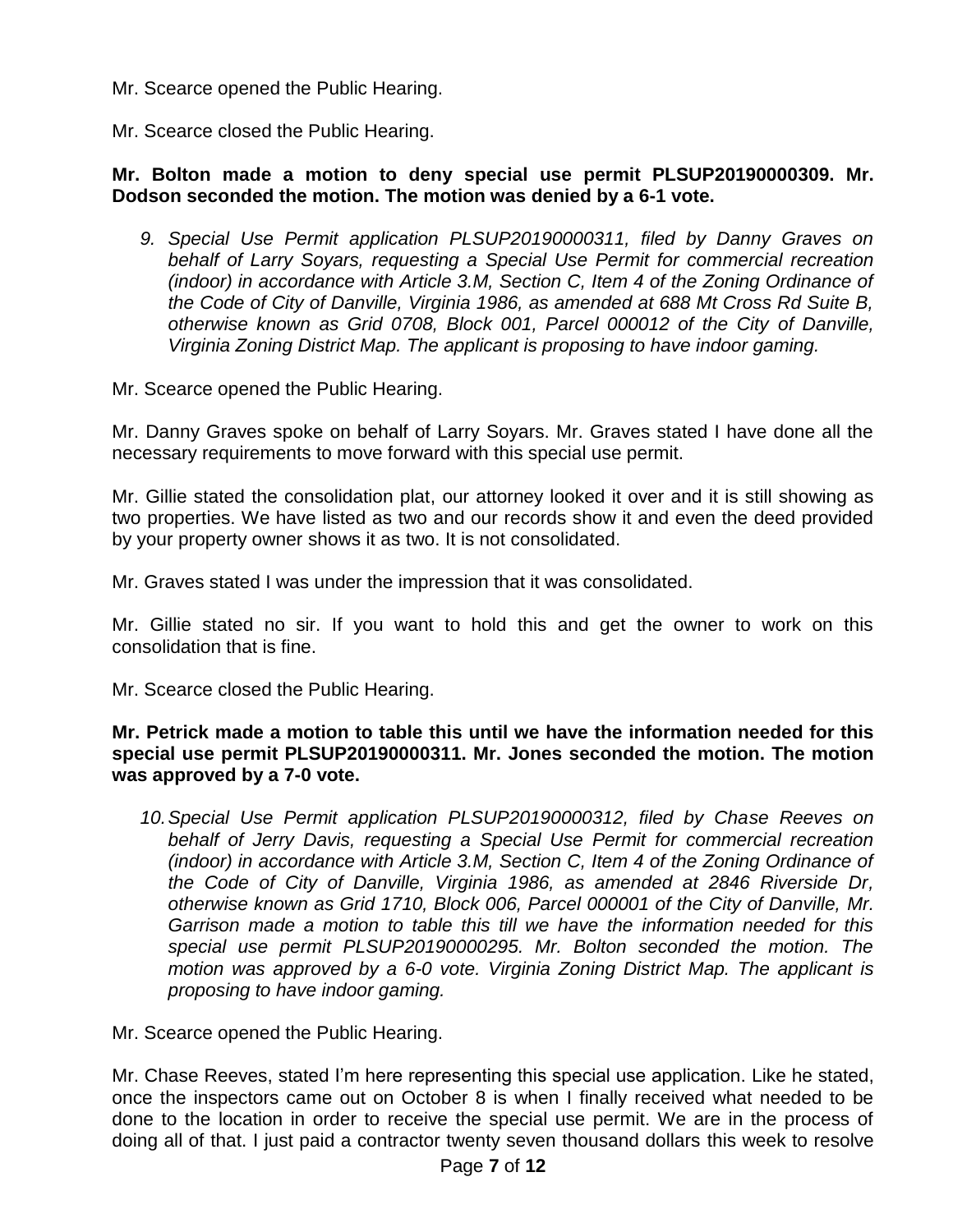the plumbing and bathroom requirements. We are still in the process of meeting standard codes for this. I was just in hopes today to get approved and move forward.

Mr. Scearce stated so you would like to postpone today until you get your work done?

Mr. Reeves stated yes, if that is what needs to be done.

Mr. Scearce closed the Public Hearing.

#### **Mr. Wilson made a motion to table this until we have the information needed for this special use permit PLSUP20190000312. Mr. Garrison seconded the motion. The motion was approved by a 7-0 vote***.*

11.*Special Use Permit application PLSUP20190000317, filed by Abdul Nasir on behalf of HRNA LLC, requesting a Special Use Permit for commercial recreation (indoor) in accordance with Article 3.M, Section C, Item 4 of the Zoning Ordinance of the Code of City of Danville, Virginia 1986, as amended at 1371 Piney Forest Rd, otherwise known as Grid 1920, Black 013, Parcel 000092 of the City of Danville, Virginia Zoning District Map. The applicant is proposing to have indoor gaming.*

Mr. Scearce opened the Public Hearing.

Mr. Fielding Douthat spoke on behalf of Abdul Nasir. Mr. Douthat stated he has asked for four machines and he has his certificate of occupancy. There is sufficient parking spaces to mark the parking lot but since they are not striped except for those listed. You cannot determine the calculation, but there is sufficient space here. That is what it says and that is staff's recommendation or staff's analysis says it just hasn't been marked yet. It has a handicapped space. This is a common case for a recommendation for approval.

Mr. Scearce closed the Public Hearing.

## **Mr. Bolton made a motion to deny special use permit PLSUP20190000317. Mr. Dodson seconded the motion. The motion was denied by a 6-1 vote.**

12.Special Use Permit application PLSUP20190000330, filed by Uwashi Patel on behalf of Larry Soyers, requesting a Special Use Permit for commercial recreation (indoor) in accordance with Article 3.M, Section C, Item 4 of the Zoning Ordinance of the Code of City of Danville, Virginia 1986, as amended at 688 Mt Cross Rd, otherwise known as Grid 0708, Block 001, Parcel 000012 of the City of Danville, Virginia Zoning District Map. The applicant is proposing to have indoor gaming.

Mr. Scearce opened the Public Hearing.

Uwashi Patel spoke on behalf on Larry Soyers. Ms. Patel stated we have done everything but the only issue that we have right now is with the property. Mr. Larry Soyers has it listed as one property and zoning says it is two deeds. I would like to postpone if it is possible.

Mr. Scearce closed the Public Hearing.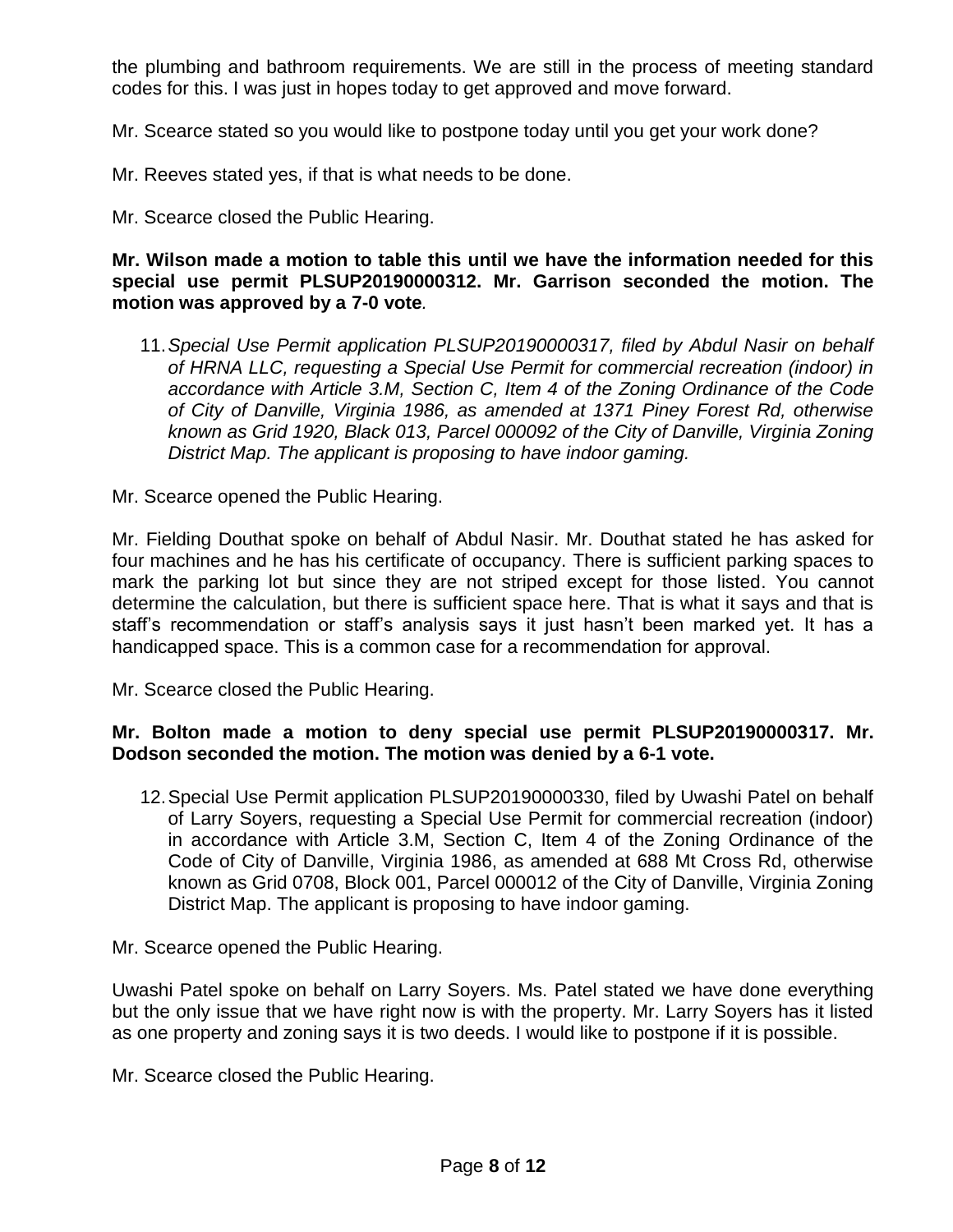**Mr. Garrison made a motion to table this until we have the information needed for this special use permit PLSUP20190000330. Mr. Jones seconded the motion. The motion was approved by a 7-0 vote**.

13.Special Use Permit application PLSUP201900000303, filed by Mohammad Nawaz Khan on behalf of Elegance Investment LLC, requesting a Special Use Permit for commercial recreation (indoor) in accordance with Article 3.M, Section C, Item 4 of the Zoning Ordinance of the Code of City of Danville, Virginia 1986, as amended at 730 Piney Forest Rd, otherwise known as Grid 1815, Parcel 003, Parcel 000006 of the City of Danville, Virginia Zoning District Map. The applicant is proposing to have indoor gaming.

Mr. Scearce opened the Public Hearing.

Mr. Mohammad Nawaz Khan spoke on behalf of Elegance Investment LLC. Mr. Khan stated I am the owner and I have fifteen parking spaces. I showed the inspector the parking spaces when he was inspecting the property.

Mr. Gillie stated you said that you received the certificate of occupancy. When did you receive this because I don't have a copy of it?

Mr. Khan stated it was issued late last week.

Mr. Scearce stated you need to get with the inspection department and have them come out and inspect your property. That way if you do have extra parking it would be striped.

Mr. Gillie stated he does have a certificate of occupancy it was issued on the 16<sup>th</sup>.

Mr. Scearce closed the Public Hearing.

**Mr. Jones made a motion to approve with stipulation provided by staff check parking situation at site for this special use permit PLSUP20190000303 with subject to conditions by staff. Mr. Bolton seconded the motion. The motion was approved by a 6-1 vote.**

14.Special Use Permit application PLSUP20190000302, filed by Mubashar Choudhrey on behalf of Carlton H Cox, requesting a Special Use Permit for commercial recreation (indoor) in accordance with Article 3.M, Section C, Item 4 of the Zoning Ordinance of the Code of City of Danville, Virginia 1986, as amended at 545 Memorial Dr, otherwise known as Grid 1712, Block 007 Parcel 000004 of the City of Danville, Virginia Zoning District Map. The applicant is proposing to have indoor gaming.

Mr. Scearce opened the Public Hearing.

Mr. Scearce closed the Public Hearing.

**Mr. Petrick made a motion to table this until we have the information needed for this special use permit PLSUP20190000302. Mr. Wilson seconded the motion. The motion was approved by a 7-0 vote.**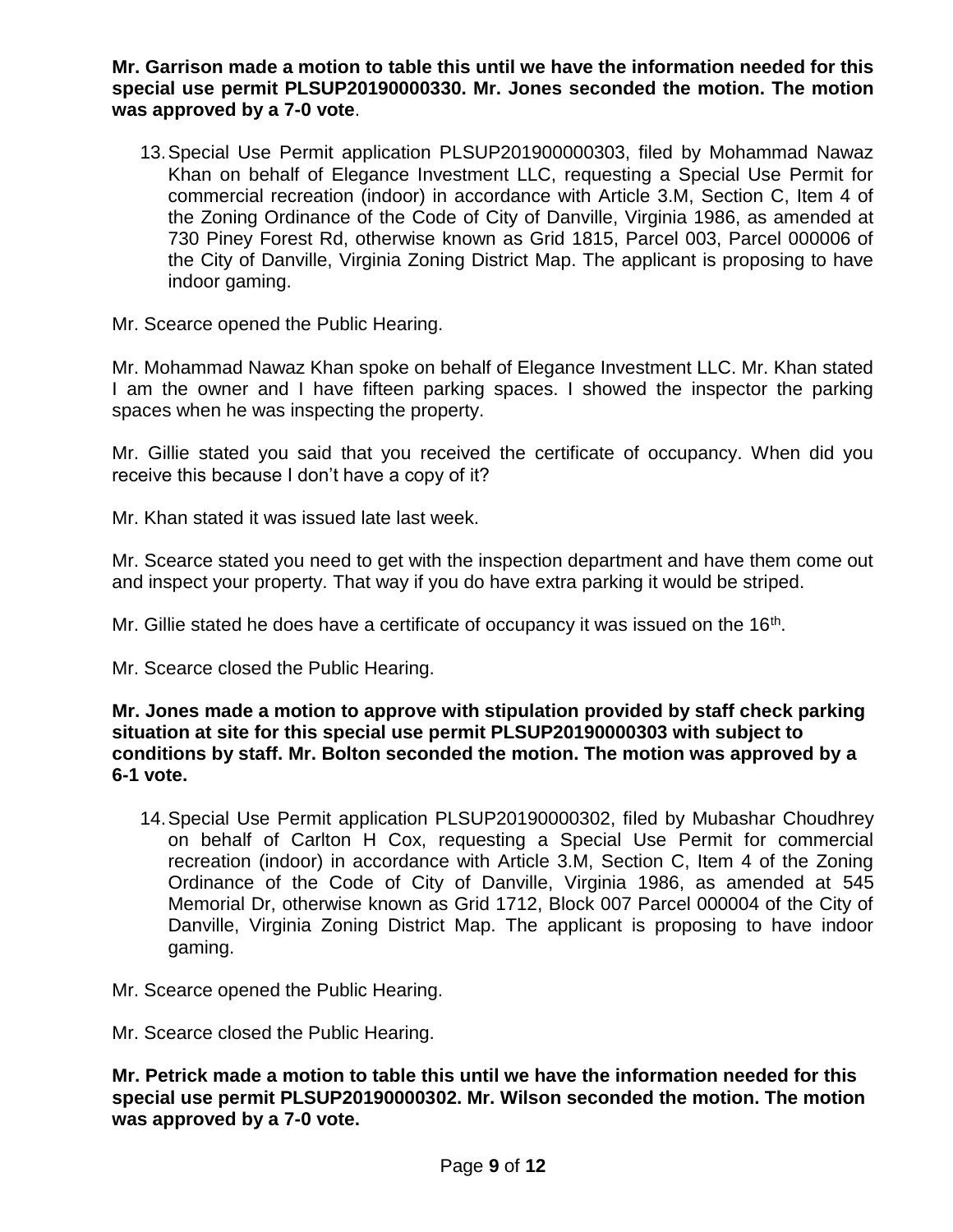- 15.Special Use Permit application PLSUP20190000362, filed by Ghulam Hassan, requesting a Special Use Permit for commercial recreation (indoor) in accordance with Article 3.J, Section C, Item 2 of the Zoning Ordinance of the Code of City of Danville, Virginia 1986, as amended at 3401 Westover Drive, otherwise known as Grid 9818, Block 005, Parcel 0000023 of the City of Danville, Virginia Zoning District Map. The applicant is proposing to have indoor gaming.
- Mr. Scearce opened the Public Hearing.
- Mr. Scearce closed the Public Hearing.

# **Mr. Bolton made a motion to deny special use permit PLSUP20190000317. Mr. Dodson seconded the motion. The motion was denied by a 6-1 vote.**

*16.Special Use Permit application PLSUP20190000386, filed by Justin Williams & Michelle Adkins, requesting a Special Use Permit for commercial recreation (indoor) in accordance with Article 3.K, Section C, Item 5 of the Zoning Ordinance of the Code of City of Danville, Virginia 1986, as amended at 401 S. Ridge St., otherwise known as Grid 2713, Block 021, Parcel 000008 of the City of Danville, Virginia Zoning District Map. The applicant is proposing to have indoor gaming.*

Mr. Scearce opened the Public Hearing.

Ms. Michelle Adkins stated I would like to read a letter on behalf of Justin Williams. (Please see attached letter.)

Ms. Sandra Gannon spoke on her behalf. (Please see attached letter.)

Mr. Scearce closed the Public Hearing.

**Mr. Garrison made a motion to table this until we have the information needed for this special use permit PLSUP20190000386. Mr. Jones seconded the motion. The motion was approved by a 7-0 vote.**

*17.Special Use Permit application PLSUP20190000387, filed by TSS Riverside, LLC, requesting a Special Use Permit for commercial recreation (indoor) in accordance with Article 3.M, Section C, Item 4 of the Zoning Ordinance of the Code of City of Danville, Virginia 1986, as amended at 3585 Riverside Drive, otherwise known as Grid 1713, Block 002, Parcel 000001 of the City of Danville, Virginia Zoning District Map. The applicant is proposing to have indoor gaming.*

Mr. Scearce opened the Public Hearing.

Dan Mackamore spoke on behalf of TSS Riverside, LLC. Mr. Mackamore stated we are very comfortable with the recommendations.

Mr. Scearce closed the Public Hearing.

**Mr. Garrison made a motion to approve this special use permit PLSUP20190000387 with subject to conditions by staff and new hours of operation. Mr. Petrick seconded the motion. The motion was approved by a 6-1 vote.**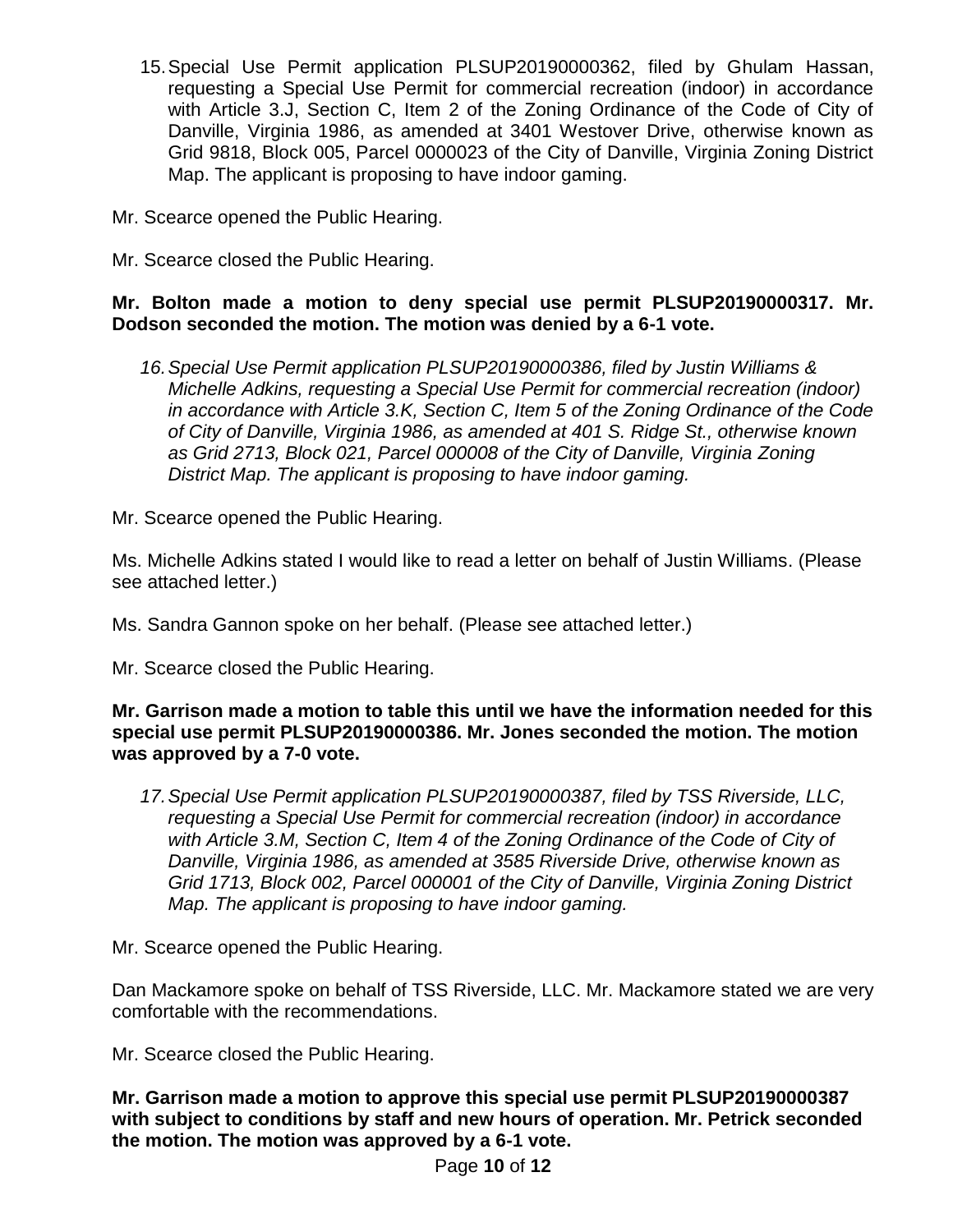- *S*
- *18.Request to amend Chapter 41, entitled "Zoning Ordinance" of the Code of the City of Danville, VA 1986, more specifically various sections and subsections of Article 3.I entitled "TO-C, Transitional Office District", Article 3.J entitled "N-C Neighborhood Commercial District, Article 3.K entitled "CB-C, Central Business District", and Article 3.L entitled "TW-C, Tobacco Warehouse District" to allow for waivers of maximum sign area by Special Use Permit; to amend Article 10, entitled "Sign Regulations", Section M entitled "Permitted singe in the N-C and TO-C Commercial Districts". Section N, entitled "Permitted signs in the CB-C, Central Business District", and Section O, entitled "Permitted signs in the TW-C Tobacco Warehouse Commercial District" to allow for the maximum size of signs permitted by Special Use Permit to match the limitations set forth in Section P, "Entitled Permitted signs in the Highway Retail, HR-C and Planned Shopping Center, PS-C, Commercial Districts".*

Mr. Scearce opened the Public Hearing.

Mr. Tom Powers with Powers Signs. Mr. Powers stated this is for Averett benefit specifically what we are asking for.

Mr. Gillie stated this is for a special circumstance this is Averett's North Campus and this would allow a larger sign.

Mr. Scearce closed the Public Hearing.

#### **Mr. Bolton made a motion to approve this request to amend chaper 41, entitled "Zoning Ordinance as submitted. Mr. Dodson seconded the motion. The motion was approved by a 7-0 vote.**

*19.Special Use Permit application PLSUP20190000388, filed by Powers Signs Inc, on behalf of Averett University, requesting a Special Use Permit for a waiver to maximum sign area in accordance with Article 3.I, Section C, Item 25 of the Zoning Ordinance of the Code of City of Danville, Virginia 1986, as amended at 707 Mt. Cross Road, otherwise known as Grid 0708, Block 003, Parcel 000004 of the City of Danville, Virginia Zoning District Map. The applicant is proposing to erect a sign larger than permitted under Article 10, Section M.*

Mr. Scearce opened the Public Hearing.

Mr. Tom Powers spoke on behalf of Powers Signs Inc. Mr. Powers stated do you have any questions?

Mr. Jones stated where would this sign be located?

Mr. Powers stated on the north side of the entrance off Mt. Cross Road. I measured like 650 feet through the woods to the nearest residential. Everything across the road is highway retail.

Mr. Jones stated will there be lights on this?

Mr. Powers stated yes sir. It is going to be a message center.